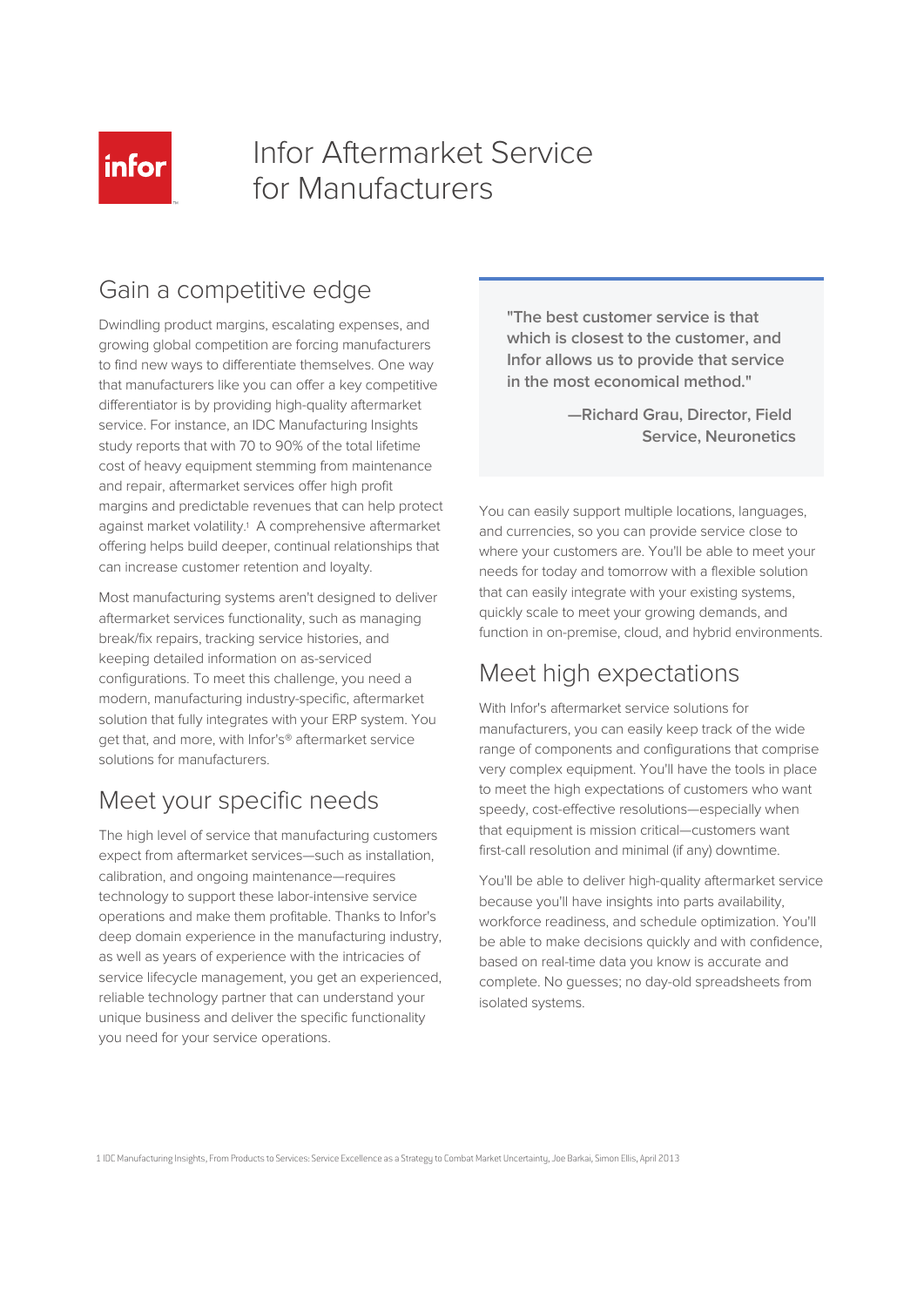You get access to data from one shared, real-time database that can provide relevant service information to managers, front-line agents, billing clerks, scheduling/dispatch managers, and even customers. Field service technicians can stay connected with robust mobile tools. Your service department can easily collaborate directly with engineering and product design using social business collaboration tools.

With Infor's aftermarket service solutions for manufacturers, you get tools to manage:

#### **Contact center**

With a single system, you can give customers direct access to a self-service online portal with up-to-the-minute details, and provide your service agents with the tools they need to quickly respond to customer requests via phone or online. You can make key information available, such as the status of service requests, upgrades, ordered parts, and when a technician is scheduled to arrive.

#### **Scheduling and dispatch**

Manage work orders through the entire process with defined workflows and automatic escalations and alerts, ensuring that exceptions are handled quickly. Assign the right technician to the right job, based on location, skills, and certifications.

#### **Service contracts and history**

Keep track of as-configured and as-serviced configurations over the lifetime of serviced products with details down to the component level—making it easy to manage extended warranties and even multi-tier service contracts. And with traceability capabilities, you'll be able to precisely locate where any recalled components have been installed.

#### **Inventory**

Accurately track inventory levels by lot, serial number, and location. Maintain minimum stock levels to avoid overstock and component obsolescence, while still ensuring the availability of essential replacement parts and upgrade components (even when manufacturing and service share the same inventory). You'll have the parts when and where you need them, so service can be completed on time.

### **With Infor's aftermarket service solutions for manufacturers, you can:**

- Track complex as-configured and as-serviced configurations.
- Increase revenue per technician by optimizing scheduling.
- Better forecast, plan, and optimize spare parts management.
- Track resolution history throughout the equipment lifecycle.
- Manage costs within warranties and contractual agreements.

#### **Depot repair**

Streamline and speed up depot repair by automatically tracking incoming and outgoing repair shipments, exchanges, loaners, multi-level warranty data, billing, refurbished parts, and remanufactured products throughout the entire warranty claim and repairorder process.

#### **Warranty and extended contract management**

Managing warranties and extended contracts goes beyond just tracking exchanges and warranties for parentand component-level parts. With Infor's aftermarket service solutions for manufacturers, you can also analyze service data to identify trends that indicate potential product or component faults, which can then be shared with your engineering and product design departments.

#### **Financial management**

You can use that same service data to determine the profitability of your warranties and extended contracts. You can also boost profitability by ensuring that you're accurately billing for parts and labor, and submitting invoices quickly to maintain a fast cash flow. With your aftermarket service system integrated with your ERP, you'll be better able to manage your partner, contractor, and franchise relationships, as well as gain tighter control over purchasing with your vendors.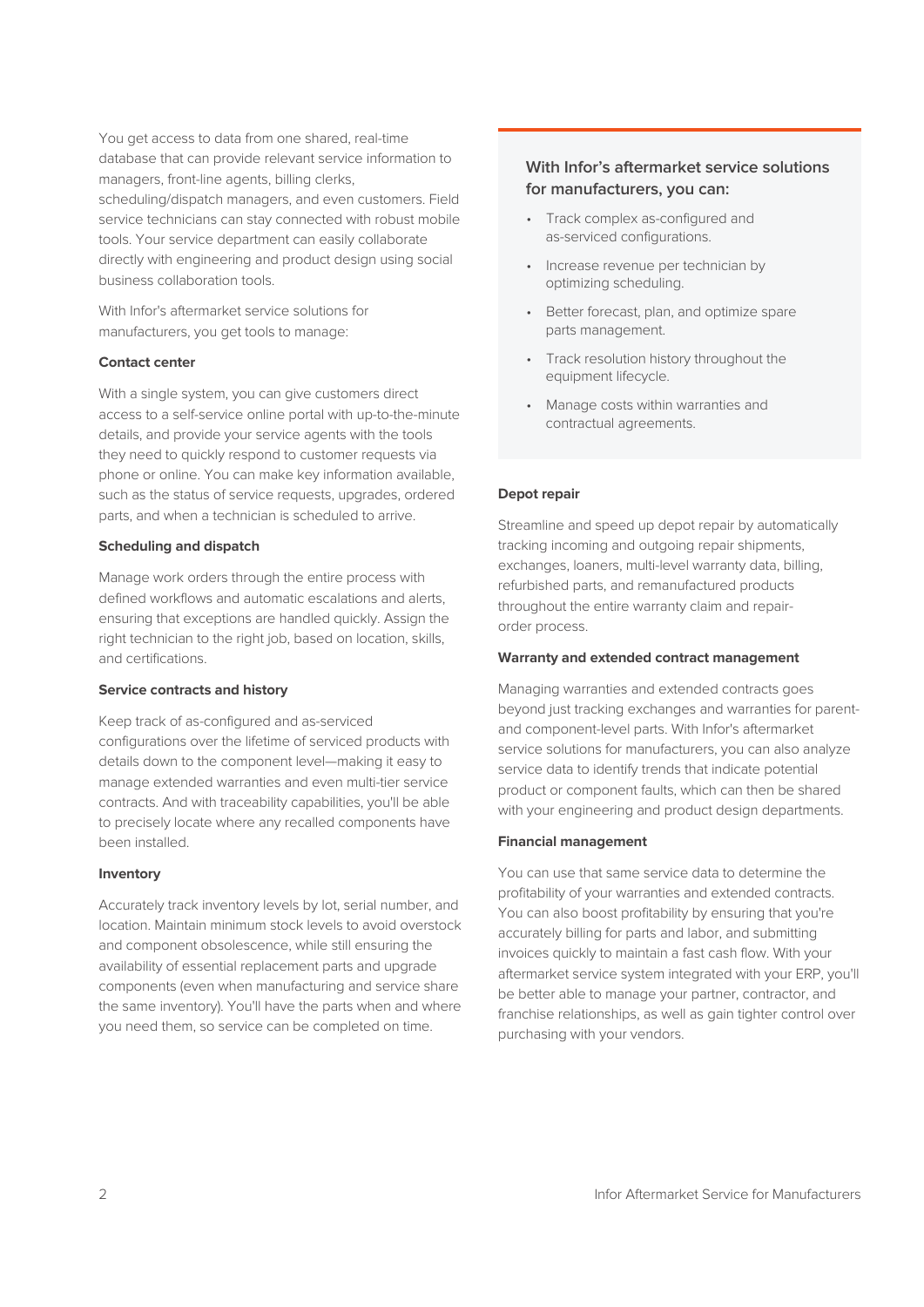## Maximize revenue

With the advanced service lifecycle management functionality of Infor's aftermarket service solutions for manufacturers, you can perform at a higher level, maximize revenue, and take advantage of growth opportunities. When your service operation is operating at ultimate efficiency, it becomes a competitive edge. Your service expertise becomes a vital resource to your customers, and the foundation for long-term relationships and repeat sales.

**With Infor's aftermarket service solutions for manufacturers, you can easily keep track of the wide range of components and configurations that are part of very complex equipment.**